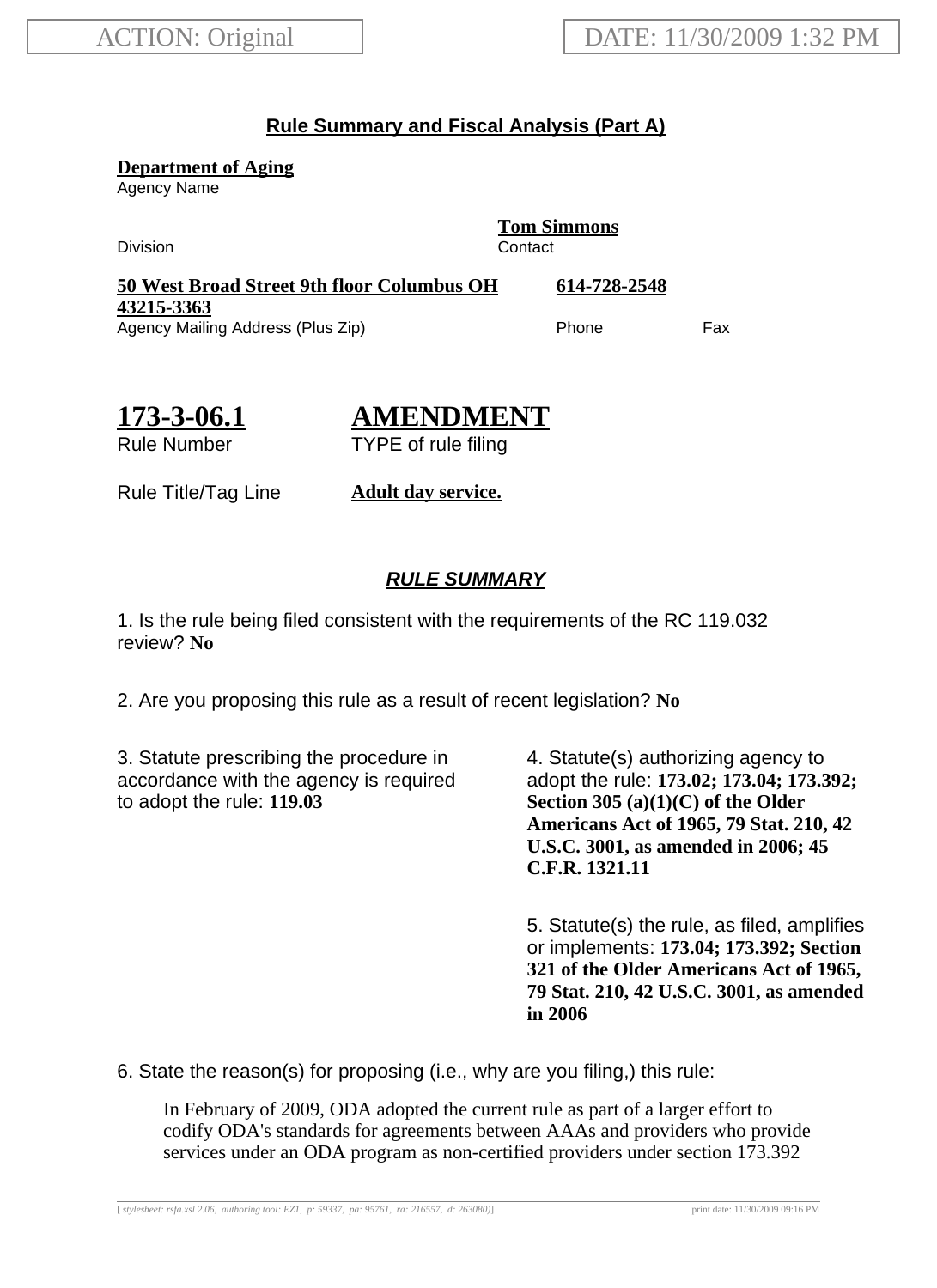of the Revised Code (vs. providers who provide services through an ODA Medicaid-funded program as certified providers under section 173.391 of the Revised Code). This effort brought ODA into compliance with sections 173.04 and 173.392 of the Revised Code; Section 305 (a)(1)(C) of the Older Americans Act of 1965, as amended; and 45 C.F.R. 1321.11.

ODA now proposes to amend the rule that it adopted in February of 2009.

7. If the rule is an AMENDMENT, then summarize the changes and the content of the proposed rule; If the rule type is RESCISSION, NEW or NO CHANGE, then summarize the content of the rule:

ODA is proposing to amend the rule to replace "accessibility guidelines of the 'Americans with Disabilities Act,' 45 C.F.R., Part 36" in paragraph (B)(2)(b) of the rule with "'ADA Accessibility Guidelines for Buildings and Facilities' in appendix A to 28 C.F.R. Part 36."

8. If the rule incorporates a text or other material by reference and the agency claims the incorporation by reference is exempt from compliance with sections 121.71 to 121.74 of the Revised Code because the text or other material is **generally available** to persons who reasonably can be expected to be affected by the rule, provide an explanation of how the text or other material is generally available to those persons:

*This response left blank because filer specified online that the rule does not incorporate a text or other material by reference.*

9. If the rule incorporates a text or other material by reference, and it was **infeasible** for the agency to file the text or other material electronically, provide an explanation of why filing the text or other material electronically was infeasible:

*This response left blank because filer specified online that the rule does not incorporate a text or other material by reference.*

10. If the rule is being **rescinded** and incorporates a text or other material by reference, and it was **infeasible** for the agency to file the text or other material, provide an explanation of why filing the text or other material was infeasible:

*Not Applicable.*

11. If **revising** or **refiling** this rule, identify changes made from the previously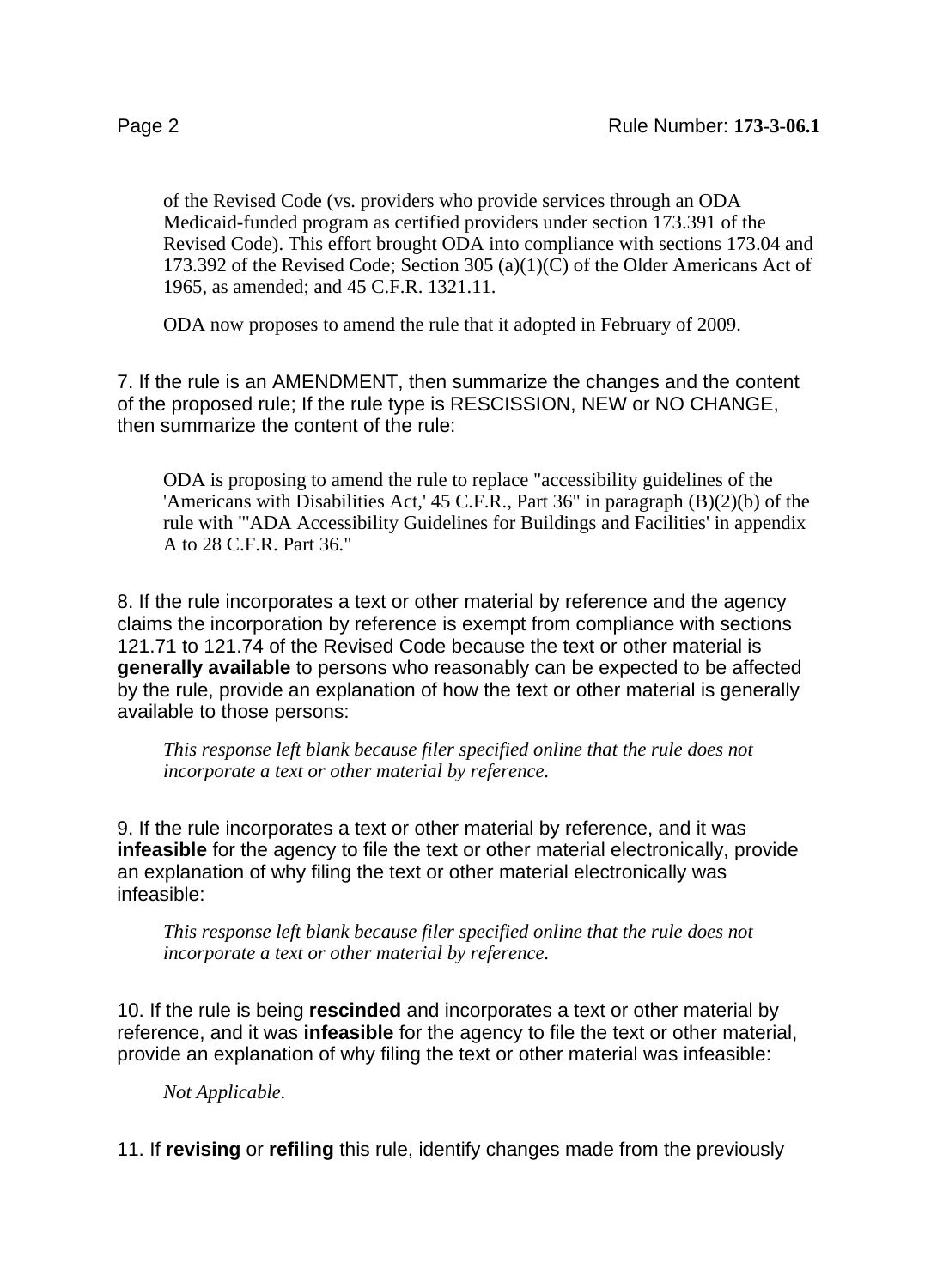filed version of this rule; if none, please state so:

*Not Applicable.*

## 12. 119.032 Rule Review Date: **8/31/2013**

(If the rule is not exempt and you answered NO to question No. 1, provide the scheduled review date. If you answered YES to No. 1, the review date for this rule is the filing date.)

NOTE: If the rule is not exempt at the time of final filing, two dates are required: the current review date plus a date not to exceed 5 years from the effective date for Amended rules or a date not to exceed 5 years from the review date for No Change rules.

## **FISCAL ANALYSIS**

13. Estimate the total amount by which this proposed rule would **increase / decrease** either **revenues / expenditures** for the agency during the current biennium (in dollars): Explain the net impact of the proposed changes to the budget of your agency/department.

This will have no impact on revenues or expenditures.

\$0.00

ODA does not anticipate that the proposed adoption of this amended rule would have any impact on the biennial budget established for ODA by the General Assembly because this proposed new rule should not create any expenses unforeseen when the General Assembly appropriate funds to ODA in Am. Sub. H. B. No. 1 (128th G. A.).

14. Identify the appropriation (by line item etc.) that authorizes each expenditure necessitated by the proposed rule:

3220-490-618 Federal Aging Grants.

3M40-490-612 Federal Independence Services.

GRF-490-411 Senior Community Services.

GRF-490-414 Alzheimer's Respite.

15. Provide a summary of the estimated cost of compliance with the rule to all directly affected persons. When appropriate, please include the source for your information/estimated costs, e.g. industry, CFR, internal/agency: